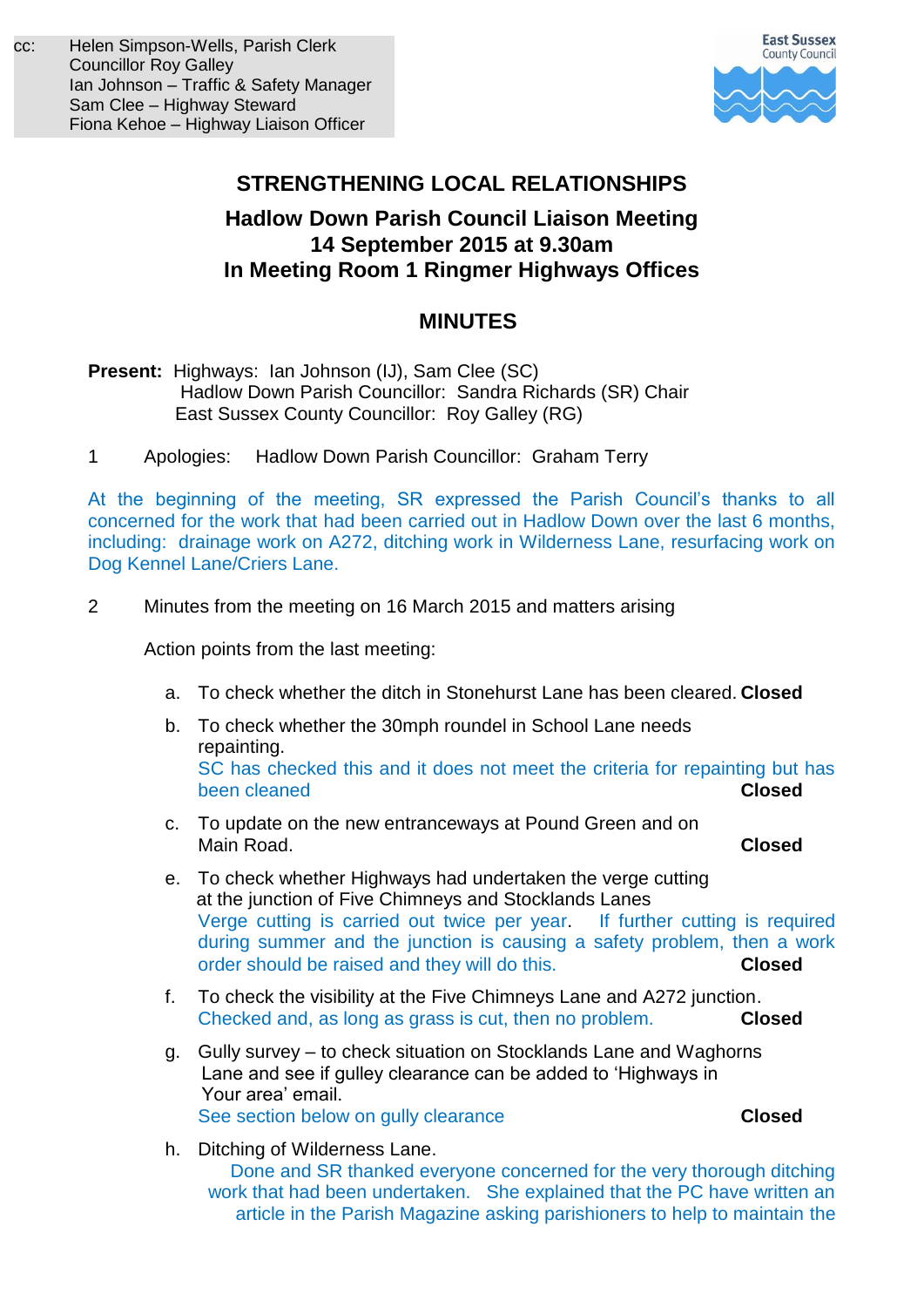clearance of grips and gullies to ensure that the ditches continue to flow. **Closed**

i. Highways stewards visit to Hadlow Down with Cllr Terry

Done but further visit would be useful due to outstanding issues and combined with visit to see parishioner (see below) **Closed**

# j. Potholes in Stocklands & School Lanes.

SR explained that whilst some potholes in School Lane had been completed there were still further potholes that needed to be addressed. SC explained that the pothole that had been filled was outside GT's house. However, SR explained that there were further potholes that still needed work in Stocklands Lane **SC**

#### k. Pedestrian Warning signage on A272 near School Lane.

IJ explained that he had looked at the signage at the top of School Lane and there was sufficient signage to show that there is a school and did not feel another sign would be beneficial and could even cause more problems due to too much signage. Had arranged for signs to be cleaned. **Closed**

#### l. Black and yellow speed posters.

SR explained that she was not aware of this issue and did not believe that it had been raised at a PC meeting so will carry this action forward to the next meeting. **SR**

m. Cleaning of signs.

SC had cleaned the signs raised by the HDPC Clerk. Although it was very laborious, since the demise of the Village Maintenance Teams, this is the only way that they can be done. **Closed**

n. Road surface between Pound Green and Rosers Common – also when is it due to be resurfaced?.

This is not SC's area as strictly it is Buxted. He will pass this to James Kelly who is responsible for Buxted. RG also commented that this had been outstanding for a number of years and could not believe that a date had not yet been given. **SC** 

o. Potholes on Nursery Lane and Riverside damaged road surface SR confirmed that she has recently driven around these lanes and the road surface appears to have been repaired. **Closed**

- p. Blocked gully on A272 opposite the church This was cleared when the drainage work on the A272 had been done earlier in the summer. **Closed**
- q. Leaning give way sign on Five Chimneys Lane at junction with A272 Done **Closed**
- 3. Dog Kennel Lane to arrange site meeting between resident, Parish Council and ESCC Highways to discuss concerns. SR explained that a parishioner was very concerned about the drainage problems in Dog Kennel Lane and Criers Lane as a result of excess water partly draining from bridleway/footpath No 24 which had been re-surfaced. SC agreed to a site meeting and he would most probably bring Peter Pattenden (drainage) with him. Agreed that SR would contact the parishioner and give some dates in approx. 2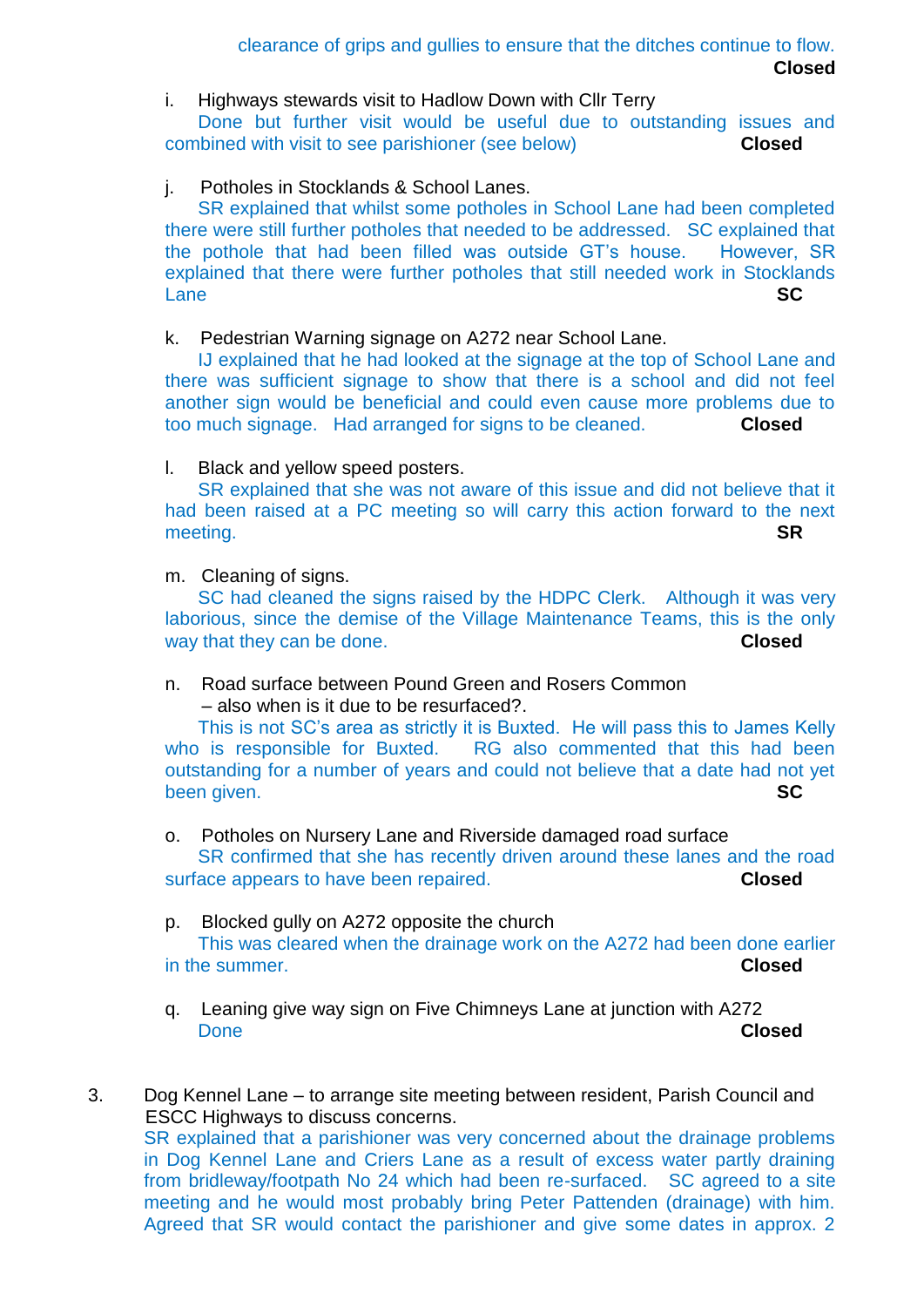weeks' time so that a joint visit could be made. At the same time, a drive around with the Highways Steward would be carried out to make sure that all the potholes, etc had been identified **SR**

#### 4. LED speed signs – what criteria is there?

SR explained that the PC had arranged for a company to come and give a presentation about possible LED speed signs but had been told by the company that they could not come as Kier had an exclusive agreement with ESCC and they did not want to get into legal difficulties by making a presentation. IJ explained that he believed that ESCC had an exclusive agreement with Kier about static signs but this did not included LED signs. He explained that there were issues about LED signs (type approval etc) but was not sure on the details of these. Agreed that the way forward would be for HDPC to re-contact the company again and ask to have the presentation and to identify the area where they signs could be placed and then arrange a meeting with Graham Beattie to take this forward. **SR**

RG raised a concern about why it appeared that PCs were having to identify outside suppliers for LED signs (HD not the only village doing this) due to the fact that they could get this cheaper than the ones supplied via ESCC's supplier. IJ could not comment other than to say that it would be important to ensure that the quotes where for exactly the same thing as it could be their quote included items such as traffic control for installation etc.

# 5. Dates for gully clearing (569562, 428941)

SC said that he would get a date for when the gullies are due to be cleared by end of week commencing 14/9/15. However, the dates may not be completely accurate as if there was an emergency it would supercede the pre-arranged date. However, it would give an indication. The actual dates nearer the time should appear on the Highways report that is issued. **SC**

#### 6. School Lane and Five Chimneys Lane – problems with the surface. (407766, 671595)

SR explained that Roger Williams had indicated that Five Chimneys Lane would be put forward for the resurfacing schedule in 2016/17. No date had been given for School Lane. SC said that he would check to see if there was a date yet for the resurfacing of School Lane as he agreed that it needed doing. He would come back at the end of the week commencing 14/9/15 **SC**

# 7. Bridlepaths 25a and 36 – resurfacing urgently required.

This is not normally covered by the SLR meeting but SR raised it as the problems with these bridlepaths has been reported for many years and no progress seems to be made. SC said that he would pass this to Andrew Le Gresley. SR said that PC would make contact in parallel as it needed to be kept as a priority. **SC/SR**

# 8. Gully on the corner of Stocklands & School Lanes – problems with drainage.

SR explained again that Kier had inspected the gully at the bottom end of the ditch and had found that there was about 1 foot difference between the ditch and the gully and therefore the water would never drain away. SC had not understood this to be the problem and had fixed another one but would now re-look at this issue. **SC**

SR explained that although not on the agenda, there had been another accident at this junction again due to the fact that a car was emerging from Stocklands Lane which is a blind exit and asked if further signage could be added to the top of Hastingford Lane, to show the danger. IJ has looked at this before but will have another look to see if there is anything that can be done and will look at the accident record for this junction. **IJ**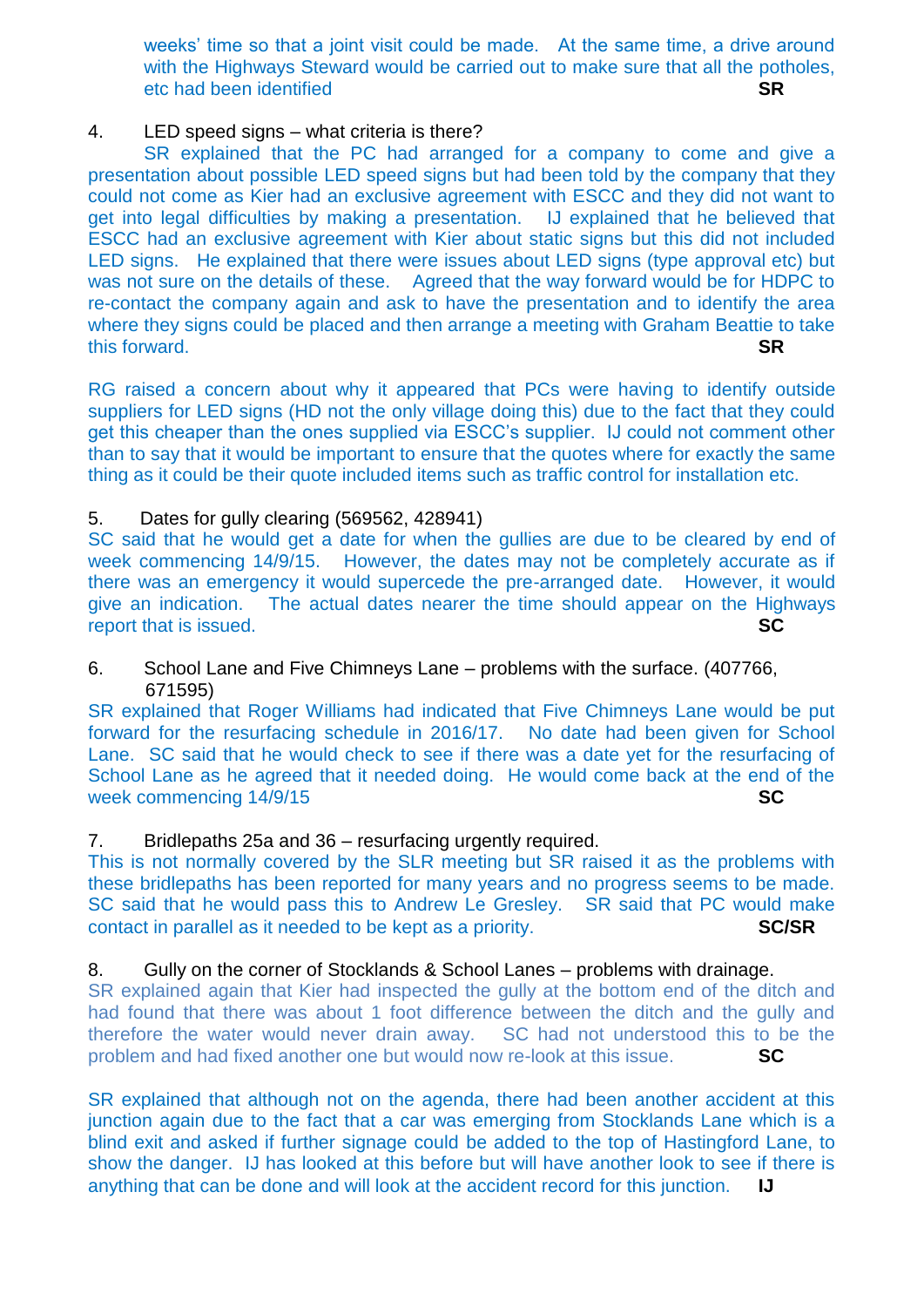#### 9. Ongoing issues with work undertaken on gullies and manhole covers on A272 from junction with Tinkers Lane to junction with A267 (671537,458279, 671538).

SR explained that when the re-surfacing work had been undertaken, the areas around the manhole covers had not been done due to bad weather. There had been a delay in getting the re-work done, due to the fact that the PC had been told that a special (and expensive) method needed to be used to raise the levels of the road around the manhole covers. When the work had been done, the problems with 'clunking' manhole covers still existed. SR asked if the work that had been specified 'expected' there still to be movement in the manhole covers as it seemed strange to have an expensive re-work that hadn't fixed the problem. SC said that he would look at what had happened and report back. **SC** 

# 10. Accidents at junction of A272 and A267.

SR reported that there had been a number of recent 'large' accidents at this junction in the last two months and asked if anything further could be done. IJ explained that a route study had been undertaken recently on the stretch of the road between Mayfield Flats and Five Ashes and nothing untoward had been found. He would look at the accident record for this area but did not think there was anything that could be done.

# 11. Speeding on A272 between Buxted and Hadlow Down.

SR explained that, at a recent PC meeting, a parishioner had raised the issue of the speeding traffic between Buxted and Hadlow Down. IJ explained that the PC could request for a 50 mph zone could be added to the list but it was unlikely to be actioned as the list was extremely long. **SR**

# 12. Width of the A272 by The Toll.

SR explained that two wide lorries had recently got 'stuck' in the narrow stretch of road called The Toll on the A272 and one had had to back traffic up to get 'unstuck'. Also, although it is extremely dangerous, pedestrians and cyclists are still using this part of the road and it was extremely dangerous as there is nowhere for them to go if meeting speeding traffic. SR asked if signage such as 'narrow road' or similar could be considered. IJ explained that there were restrictions on the type of signs that could be used but he would look again at this area to see if there was anything that could be done.

# 13. Apron for gully on the A272 opposite Tinkers Lane (460343)

SC confirmed that this was scheduled to be done and that actually there were two gullies that needed doing one is about 10 metres away from the one at the top of Tinkers Lane. SR asked if a date timescale could be given as this was the number one priority from the PC to be cleared before winter. SC said that he would try to get a date by the end of week commencing 14/9/15 **SC**

14. Give way sign at the top of Tinkers Lane (671456)

SC said that this has been raised with reference number 98011. **SC**

15. Missing large directional sign east of Pippins Nursery approaching A272/A267 **Junction** 

SC confirmed that this had been removed approx. 4 months ago due to damage caused by an accident. The replacement was now ready in the depot and was waiting to be refitted. **SC**

16. Inspection cover near Five Chimneys Cottage (671458).

SR explained that although SC had reported that the inspection cover was within the acceptable tolerances – it was a fact that drivers who used the road regularly were

**IJ**